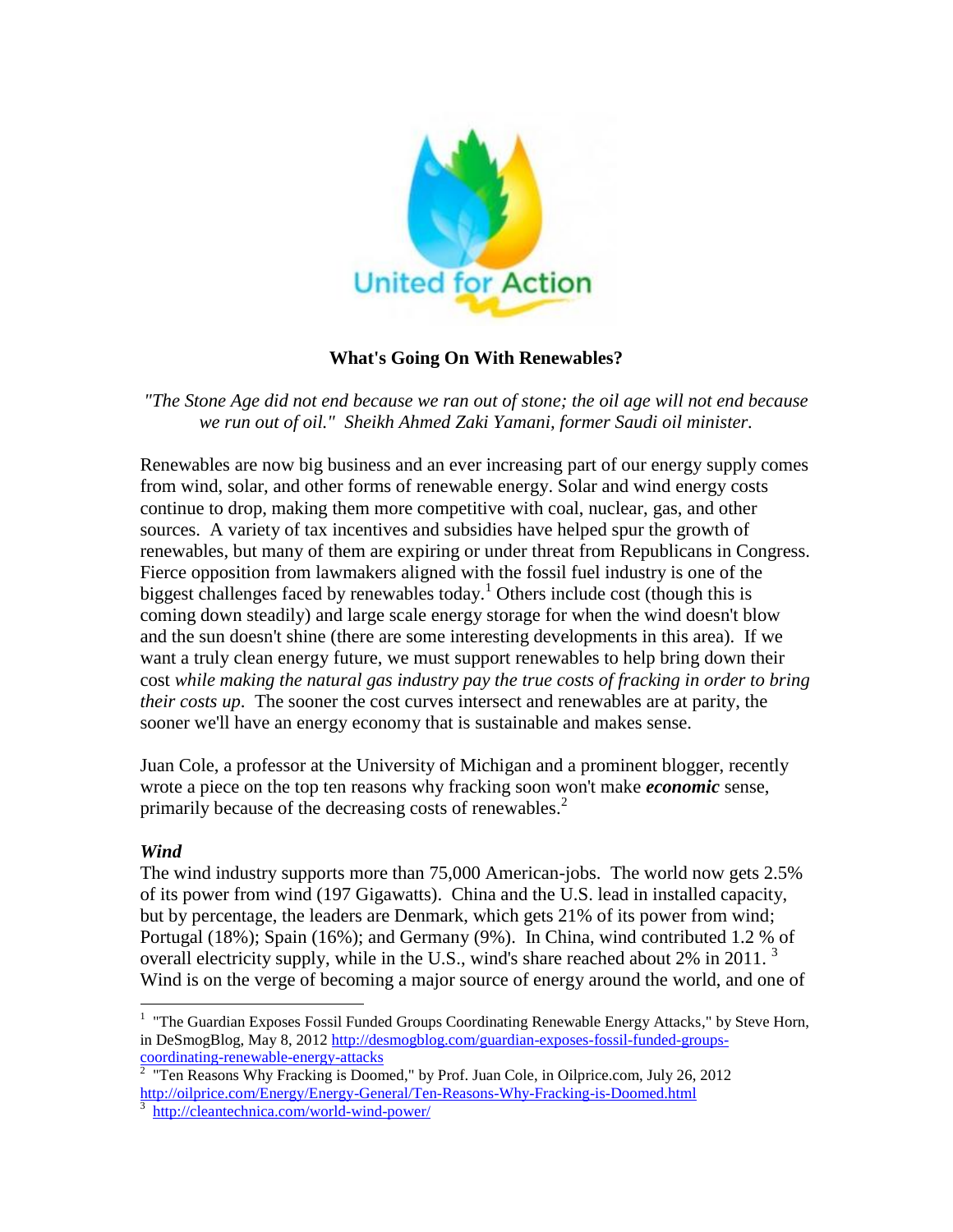the cheapest, and technology will only continue to improve. The Production Tax Credit (PTC), which gives tax incentives for U.S. wind turbine manufacturers, has contributed significantly to the rapid growth of wind power in the U.S. The PTC will expire at the end of 2012, unless Congress renews it.<sup>4</sup>

## *Solar*

Fossil fuel interests would have you believe that the Solyndra bankruptcy in August 2011 indicates declining demand for solar, but don't be fooled. Solyndra failed due to a dramatic drop in silicon prices (caused by massive production in China), which led to a drop in traditional solar panel prices, putting Solyndra and some other U.S. manufacturers, who were betting on a competing technology, out of business.

In fact, the U.S. solar market grew 109 percent from 2010 to 2011 and will grow another 75 percent from 2011 to 2012. The solar energy industry was the *fastest-growing* industry in the U.S. in 2010, creating jobs 10 times faster than the U.S. economy as a whole.<sup>5</sup> Strong growth will probably continue in 2012, followed by a dip in 2013 due to changes in state tax credits and a new tariff on imported Chinese panels. Experts expect growth to pick up again after 2013 and anticipate a continuing drop in the cost of solar panels as technology improves, leading to ever wider adoption. Solar is already cost competitive in some markets and is expected to match coal, nuclear and gas in the next three to five years. If you consider how long it takes to bring a coal or nuclear plant on line compared to solar, even without factoring in the terrible secondary costs of coal in terms of health and environmental impacts and the costs involved with the storage and disposal of nuclear waste, solar plants are already cheaper than coal and nuclear in some markets. And even though gas is currently very cheap, the price of solar modules has been dropping faster than was anticipated even a few years ago and solar is expected to become cheaper than gas as soon as  $2016<sup>6</sup>$ 

Also, the price of solar can be locked in for utilities in long term contracts at set rates. Right now, the price of natural gas in the U.S. is one fifth of what it is internationally, but prices here are expected to rise once we start exporting more natural gas to foreign markets.<sup>7</sup>

 $\overline{a}$ <sup>4</sup> The "Power of Wind" web site has a web-based petition to Congress asking for the extension of the PTC[: http://www.powerofwind.com/action-center/action/save-usa-wind-jobs\\_1](http://www.powerofwind.com/action-center/action/save-usa-wind-jobs_1)

<sup>&</sup>lt;sup>5</sup> Solar Power summary, cleantechnica.com, June 2012<http://cleantechnica.com/solar-power/>

<sup>&</sup>lt;sup>6</sup> "Brave new world as solar PV heads to 50c/watt," by Giles Parkinson, in Reneweconomy.com, July 20, 2012

<http://reneweconomy.com.au/2012/brave-new-world-as-solar-pv-heads-to-50cwatt-29404>

<sup>&</sup>lt;sup>7</sup> "Green Energy May Yet Survive Poison of Cheap Gas," by Christopher Swann, in Slate.com, April 13, 2012

[http://www.slate.com/blogs/breakingviews/2012/04/13/cheap\\_natural\\_gas\\_prices\\_not\\_a\\_death\\_knell\\_for\\_g](http://www.slate.com/blogs/breakingviews/2012/04/13/cheap_natural_gas_prices_not_a_death_knell_for_green_energy_.html) [reen\\_energy\\_.html](http://www.slate.com/blogs/breakingviews/2012/04/13/cheap_natural_gas_prices_not_a_death_knell_for_green_energy_.html)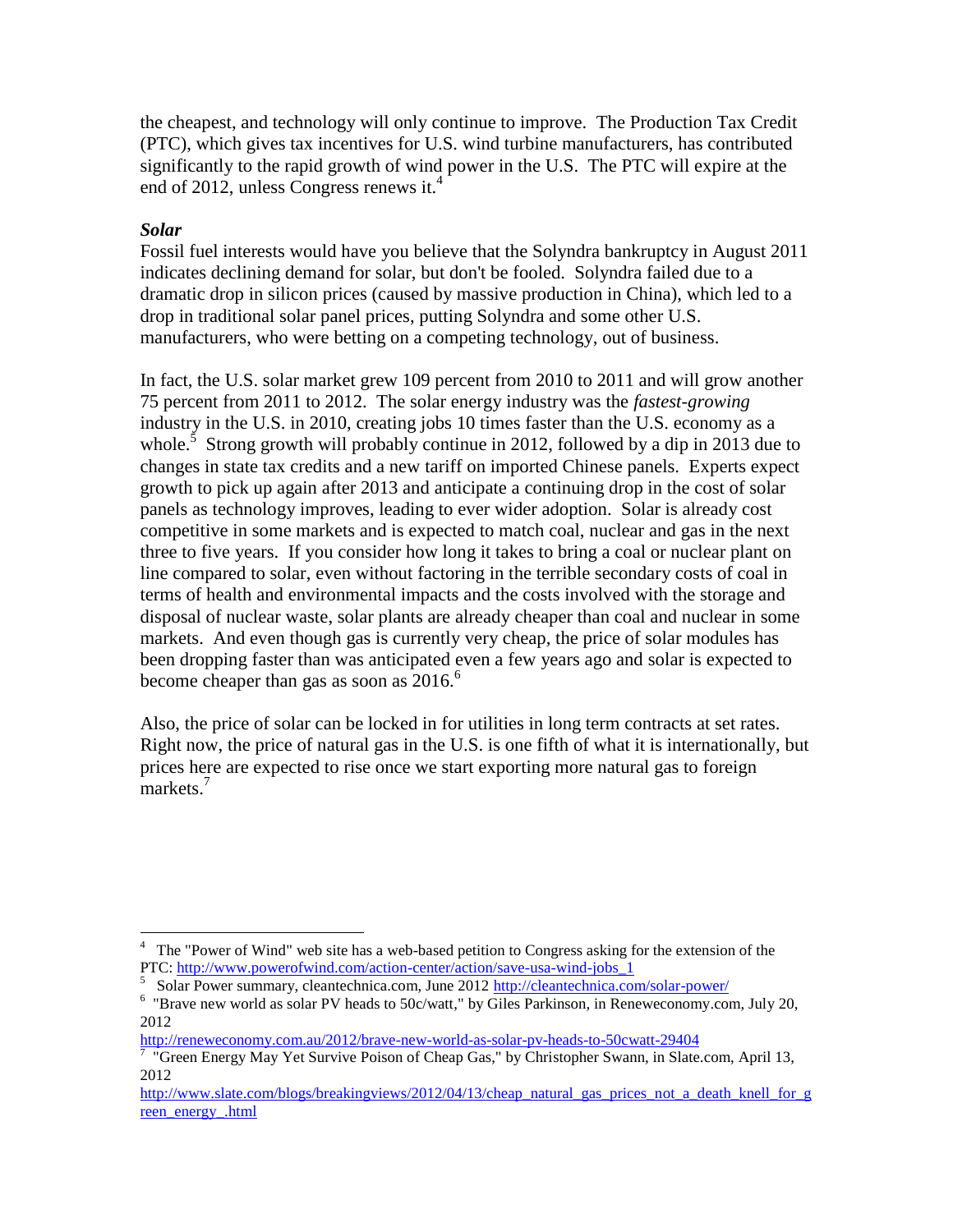Like wind, solar is now big business with a lot of large players. One company betting on solar in a big way is GE, which started construction on a new plant in Colorado, due to open this year, that will pump out a new thin film panel *every ten seconds*. 8

## *Energy Storage*

One of the major challenges for both wind and solar remains large scale energy storage to provide a consistent flow of power on demand at times when there's little sun or wind available for power generation. Most research continues to focus on improving the efficiency of Lithium ion batteries (the batteries in laptops) to make them cheaper and increase their capacity.  $A123^9$  and Envia<sup>10</sup> both claim recent advances.<sup>11</sup>

Researchers at MIT have developed a liquid metal battery for very cheap, large scale energy storage and have founded Liquid Metal Battery Corporation to commercialize the new, very promising, technology.<sup>12</sup> Other energy storage solutions include batteries for individual homes (Panasonic has these in development) and even systems using compressed air, among others.

# *Biofuels*

Biofuels are: first generation fuels derived directly from plants such as corn or soy; second generation fuels from biomass, such as ethanol from cellulose; and third generation fuels derived from bio-engineered microbes such as algae. The federal government has had big plans for cellulosic ethanol, setting aggressive targets for its production for the past several years, but because of cost challenges and technological issues, the industry remains far behind schedule on these targets. The industry has made exciting progress however, in the development of new feedstocks for biofuels. Several companies are leveraging **miscanthus**, a fast growing grass that farmers need to plant only once, but can harvest year after year. Repreve Renewables<sup>13</sup> is a major miscanthus supplier. Other companies are leveraging **Camelina** as a first generation crop that can produce jet fuel. It can be raised sustainably in rotation with wheat so that it doesn't compete with our food supply.

Cool Planet,  $^{14}$  a company backed by Google, GE, BP, and ConocoPhillips, has a proven process that converts biomass to pump-compatible gasoline with no intermediate processes *in an hour*. The process also can create a carbon rich substance that restores nutrients to the soil. The company anticipates that within two years they will start

 $\overline{a}$ <sup>8</sup> "GE's new factory will push out one solar panel every ten seconds," by Daniel Cooper, in Engadget.com, October 17, 2011

<http://www.engadget.com/2011/10/17/ges-new-factory-will-push-out-one-solar-panel-every-ten-seconds/> 9 [www.a123systems.com/](http://www.a123systems.com/)

 $10^{-7}$ [enviasystems.com/](file:///C:/Documents%20and%20Settings/Sharon%20Goodman/Local%20Settings/Temporary%20Internet%20Files/Content.IE5/Local%20Settings/Temporary%20Internet%20Files/Content.IE5/84Z0D3FK/enviasystems.com/)

<sup>&</sup>lt;sup>11</sup> "Batteries for Energy Storage: New Developments Promise Grid Flexibility and Stability," by Tildy Bayar, *Renewable Energy World* magazine, August 30, 2011

[http://www.renewableenergyworld.com/rea/news/article/2011/08/batteries-for-energy-storage-new](http://www.renewableenergyworld.com/rea/news/article/2011/08/batteries-for-energy-storage-new-developments-promise-grid-flexibility-and-stability)[developments-promise-grid-flexibility-and-stability](http://www.renewableenergyworld.com/rea/news/article/2011/08/batteries-for-energy-storage-new-developments-promise-grid-flexibility-and-stability)

<sup>&</sup>lt;sup>12</sup> Imbcorporation.com

<sup>13</sup> [www.repreverenewables.com](http://www.repreverenewables.com/)

<sup>&</sup>lt;sup>14</sup> [www.coolplanetbiofuels.com](http://www.coolplanetbiofuels.com/)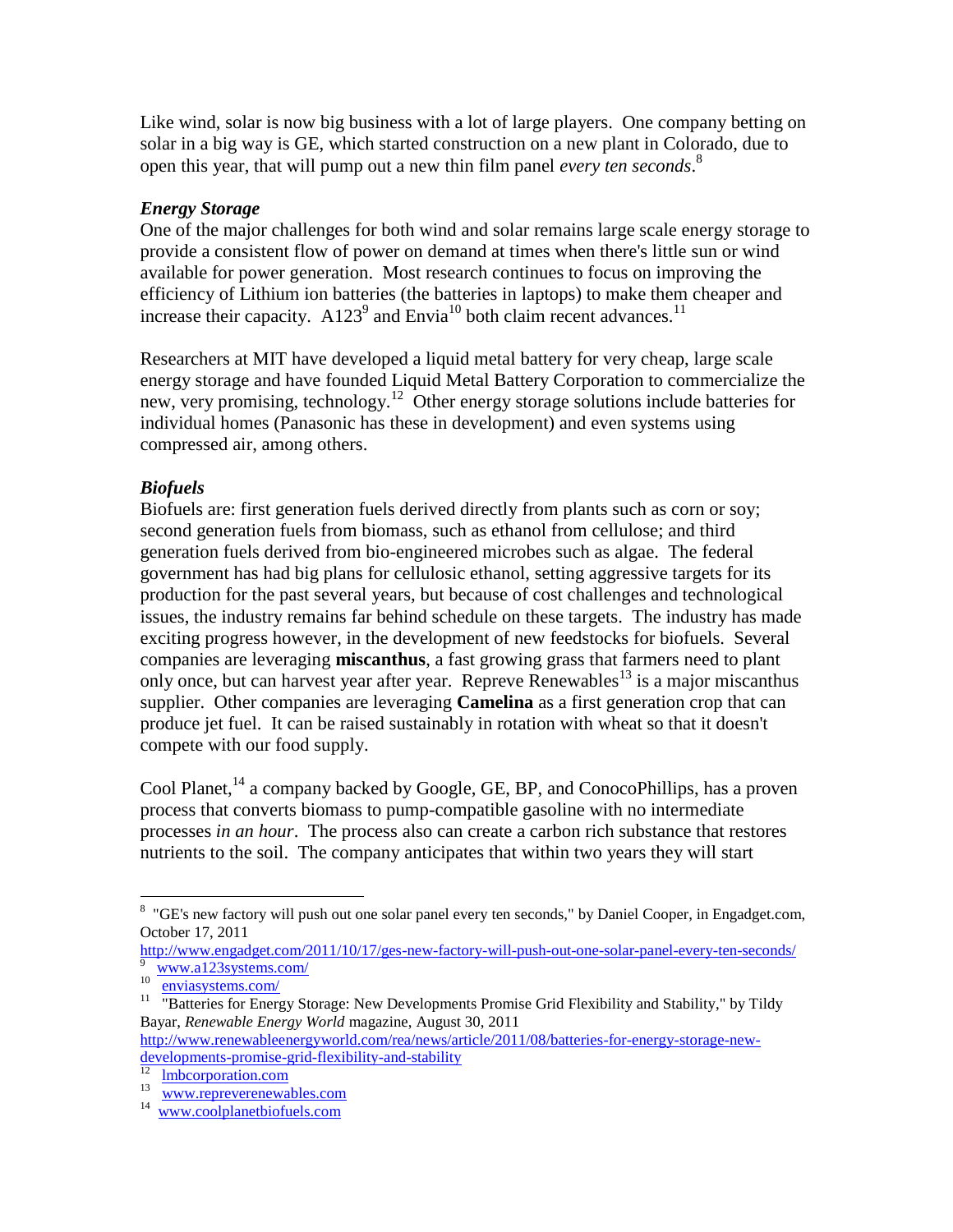producing portable conversion units that would fit in cargo containers for transport to biomass rich sites, where they would be set up as mini gas refineries using only the biomass as raw material.

Several companies now either are producing biodiesel from algae in commercial quantities or are working on commercial scale plants (see Solazyme<sup>15</sup> and Sapphire Energy<sup>16</sup>). At least two other companies (Algenol Biofuels<sup>17</sup> and Joule<sup>18</sup>) have developed microbes that excrete ethanol and biodiesel on a continuous basis without actually harvesting the algae to extract the oil or ethanol. Joule approximates the cost of their oil will come in at about \$20 a barrel once the technology is fully commercialized.

Major oil companies, including Chevron and BP, are investing heavily in biofuels, as is the U.S. military, which sees renewable fuels as alternatives to foreign oil and therefore an imperative for our national security. Many short-sighted Republicans in Congress have been pushing hard to put an end to this government expenditure.<sup>19</sup>

## **How can you help?**

*Federal Level:* Contact your U.S. Senators and Representative and ask them to:

- Support extension of the Production Tax Credit for wind power (the Sierra Club has a Wind Works campaign for this: [www.sierraclub.org/windworks\)](http://www.sierraclub.org/windworks/);
- Support subsidies to help keep renewables cost-competitive until they can compete on their own with dirty fossil fuels and nuclear power;
- Support research into battery technology so that the renewables industry can reach its full potential; and
- Continue the military's investments in biofuels, so that we can develop a cost effective alternative to fossil fuels.

*Senator Chuck Schumer* Phone: 202-224-6542 Email: [www.schumer.senate.gov/Public/contact.htm](http://www.schumer.senate.gov/Public/contact.htm)

*Senator Kirsten Gillibrand* Phone: 202-224-4451 Email: [www.gillibrand.senate.gov/contact/](http://www.gillibrand.senate.gov/contact/)

Find your Representative: [www.house.gov/representatives/find/](http://www.house.gov/representatives/find/)

<sup>&</sup>lt;sup>15</sup> [solazyme.com](http://solazyme.com/)

<sup>&</sup>lt;sup>16</sup> [http://www.sapphireenergy.com](http://www.sapphireenergy.com/)

<sup>17</sup> [www.algenolbiofuels.com](http://www.algenolbiofuels.com/)

<sup>&</sup>lt;sup>18</sup> [www.jouleunlimited.com](http://www.jouleunlimited.com/)

<sup>&</sup>lt;sup>19</sup> "US Navy defends 'great green fleet' from Republican attacks," by Suzanne Goldenberg, in TheGuardian.com, July 20, 2012

<http://www.guardian.co.uk/environment/2012/jul/20/us-navy-great-green-fleet-republicans>